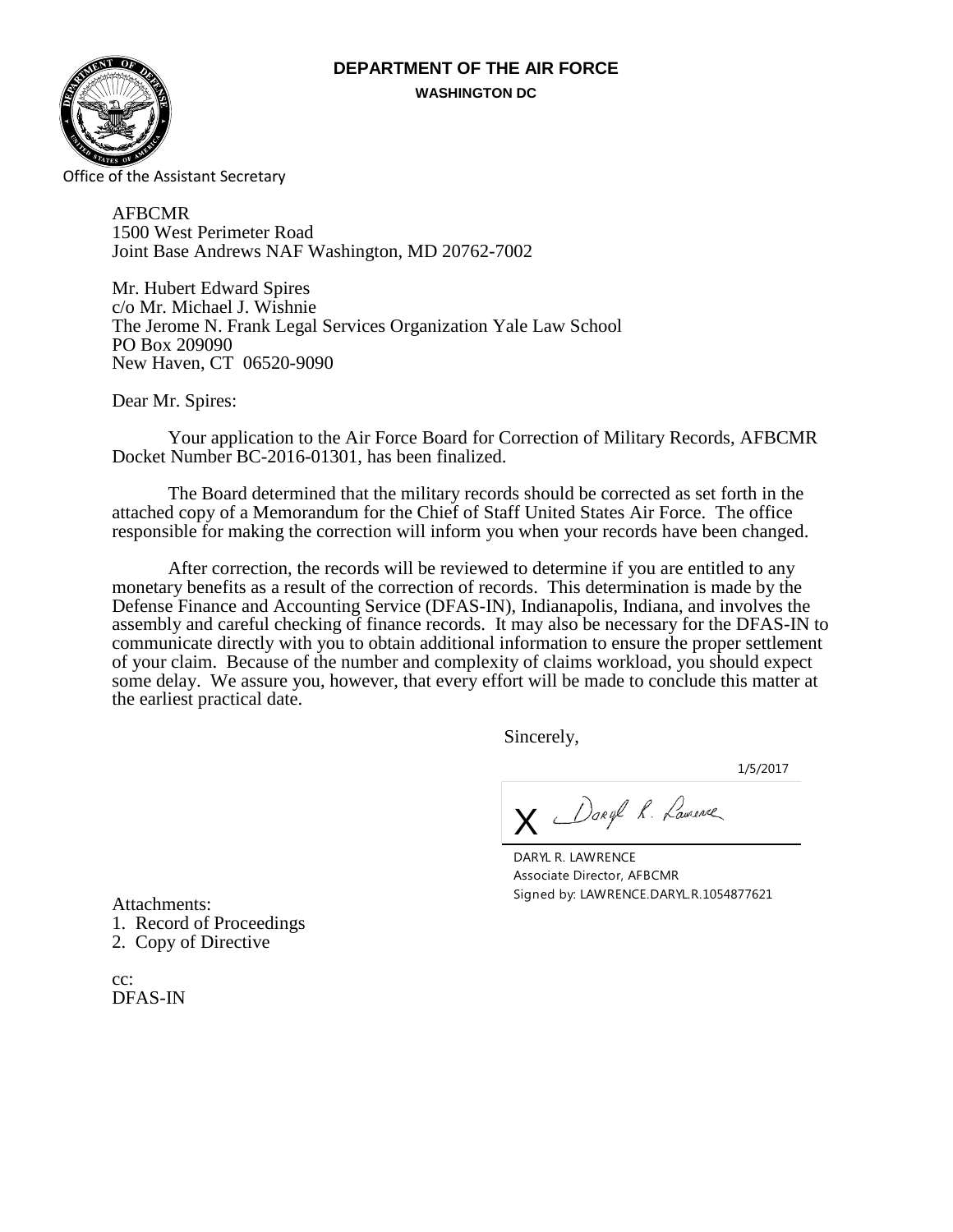RECORD OF PROCEEDINGS AIR FORCE BOARD FOR CORRECTION OF MILITARY RECORDS

IN THE MATTER OF: DOCKET NUMBER: BC-2016-01301

HUBERT E. SPIRES COUNSEL: MICHAEL J. WISHNIE

HEARING DESIRED: NO

#### APPLICANT REQUESTS THAT:

His undesirable discharge be upgraded to honorable.

## APPLICANT CONTENDS THAT:

He served honorably as a chaplain's assistant from 1946-1948 and attained the grade of sergeant (E-4). However, in 1948 he was accused of being a homosexual and after a two-week interrogation, he was threatened with a court-martial and was expeditiously discharged with an undesirable characterization. He was ashamed and never told his family the actual reason he was discharged. Despite his heartbreak, he pulled his life together became a successful business owner, and was involved in the community. In 2008, after same-sex marriage was legalized in his state, he married his partner of 57 years. In spite of all his achievements, he still recalls the humiliation he had to face preceding his discharge. He is 90 years old and in light of the repeal of Don't Ask, Don't Tell (DADT), he asks the Board to upgrade his discharge so he may live the remainder of his life with the dignity he deserves.

The applicant's complete submission, with attachments, is at Exhibit A.

#### STATEMENT OF FACTS:

On 23 September 2014, the AFBCMR received the applicant's initial request for an upgrade to his undesirable discharge based on the repeal of DADT.

The National Personnel Records Center (NPRC) was unable to produce records for the applicant; advising if his records were at NPRC in 1973, they were likely in a fire, which destroyed many World War II, Korea, and Vietnam-era records.

On 1 October 2014, the applicant was advised the AFBCMR could not process his case to the Board without records, but could re-open his case if he was able to provide personal copies of documents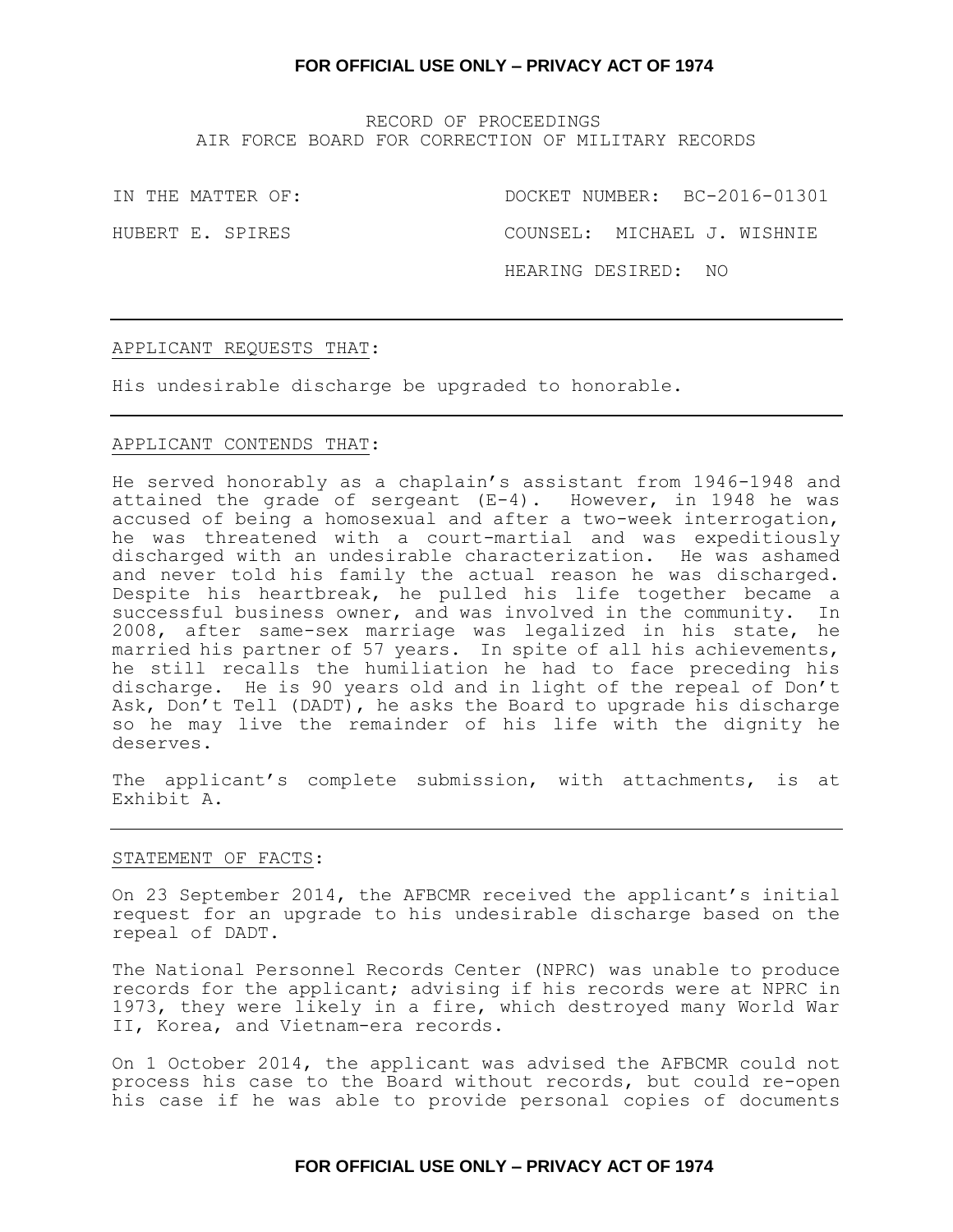related to his service and/or discharge. He was also asked to provide his service number to aid in future requests for records.

On 28 March 2016, the AFBCMR received a second application from the applicant, which contained an NA Form 13038, *Certification of Military Service*, produced by NPRC on 4 December 2015. According to the applicant's NA Form 13038, he was a member of the United States Air Force from 17 January 1946 to 17 March 1948 (2 years and 2 months). His service was terminated by an undesirable discharge.

On 31 March 2016, the applicant's records were again requested from NPRC.

On 19 April 2016, the applicant was advised that his case was being returned without action because it seemed his request for correction of his records related to service in the Marine Corps (his DD Form 149, *Application for Correction of Military Records*, erroneously indicated that he served in the Marine Corps).

On 23 June 2016, in response to the AFBCMR's 31 March 2016 request for records, NPRC provided copies of a partially reconstructed record, which contained only four documents and the processing of his case resumed.

The applicant's War Department Form 372-A, *Final Payment – Worksheet*, states "Honorable Discharge by Reason of – Undesirable Habits & Traits of Character AR 615-368 [*Unfitness* (*Undesirable Habits or Traits of Character)*] dtd 14 May 47," and indicates he was discharged in the grade of sergeant.

According to the Air Force Legal Operations Agency, the applicant does not have a court-martial record.

Army Regulation 615-368 set forth the policy and procedures for separation of enlisted personnel for unfitness. Unfitness included psychopathic personality types, manifested by antisocial or amoral trends, criminal behavior, chronic alcoholism, drug addiction, pathological lying, or sexual misconduct in the service which served to render a member's retention in the service undesirable, and his rehabilitation was considered impossible after repeated attempts have failed (except where attempts at rehabilitation are impracticable as in confirmed drug addiction or confirmed homosexuals).

Army Regulation 615-368 further states, "the true or confirmed homosexual who commits a homosexual offense or attempts an offense and whose misconduct *does not* involve aggravated factors will be discharged under this regulation, unless he demands trial by court martial or resists separation from the service under these regulations in which case he will be tried by court martial. Enlisted personnel who are to be discharged because of homosexual tendencies, but who *have not* committed a homosexual offense while in service will normally be discharged as undesirable unless the

## **FOR OFFICIAL USE ONLY – PRIVACY ACT OF 1974**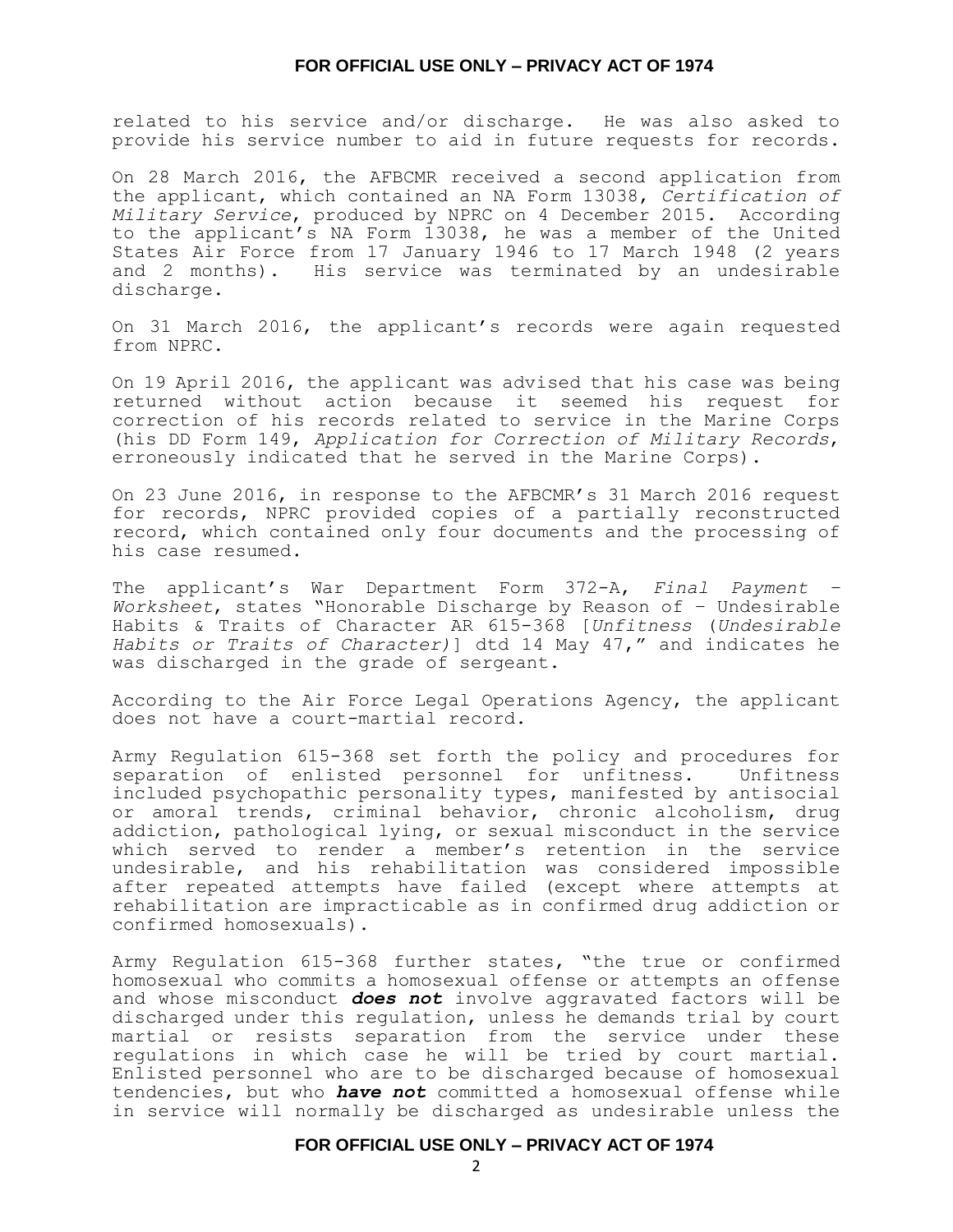individual has been on active duty over a considerable period of time and during such entire period has performed his duty in an honest and faithful manner without having committed any offense of a nature related to his homosexuality."

On 10 September 2011, the Under Secretary of Defense issued guidance pertaining to correction of military records requests resulting from the repeal of Title 10, Section 654, commonly known as DADT. An excerpt from the aforementioned guidance is provided below:

"Effective September 20, 2011, Service [Discharge Review Boards) DRBs should normally grant requests to change the narrative reason for a discharge (the change should be "Secretarial Authority" (Separation program Designator Code [SPD] code JFF), requests to re-characterize the discharge to honorable, and/or requests to change the reentry code to an immediately-eligible-to-renter category (the new RE code should be 1J) when both of the following conditions are met: (1) the original discharge was based solely upon DADT or a similar policy in place prior to enactment of DADT and (2) there were no aggravating factors in the record, such as misconduct. Although each request must be evaluated on a caseby-case basis, the award of an honorable or general discharge should normally be considered to indicate the absence of aggravating factors."

#### THE BOARD CONCLUDES THAT:

1. The applicant has exhausted all remedies provided by existing law or regulations.

2. The application was timely filed.

3. Sufficient relevant evidence has been presented to demonstrate the existence of an injustice. It appears the applicant's records were located in the area most heavily damaged by fire in 1973; therefore, the facts surrounding his separation could not be verified. However, the applicant states he was discharged for being a homosexual and is requesting relief under the DADT policy. As noted above, the DoD issued policy guidance that Service Discharge Review Boards should normally grant requests to recharacterize the discharge to honorable, when both of the following conditions are met: (1) the original discharge was based solely on DADT or a similar policy in place prior to enactment of DADT and (2) there were no aggravating factors in the record, such as misconduct. Although we cannot conclusively determine the applicant was discharged for his sexual orientation, based on our review of the facts and circumstances in this case, it is our opinion his discharge more likely than not meets both conditions noted above. In this respect, we note the applicant was discharged under Army Regulation 615-368, which includes provisions for the discharge of personnel for homosexual conduct or traits where there

## **FOR OFFICIAL USE ONLY – PRIVACY ACT OF 1974**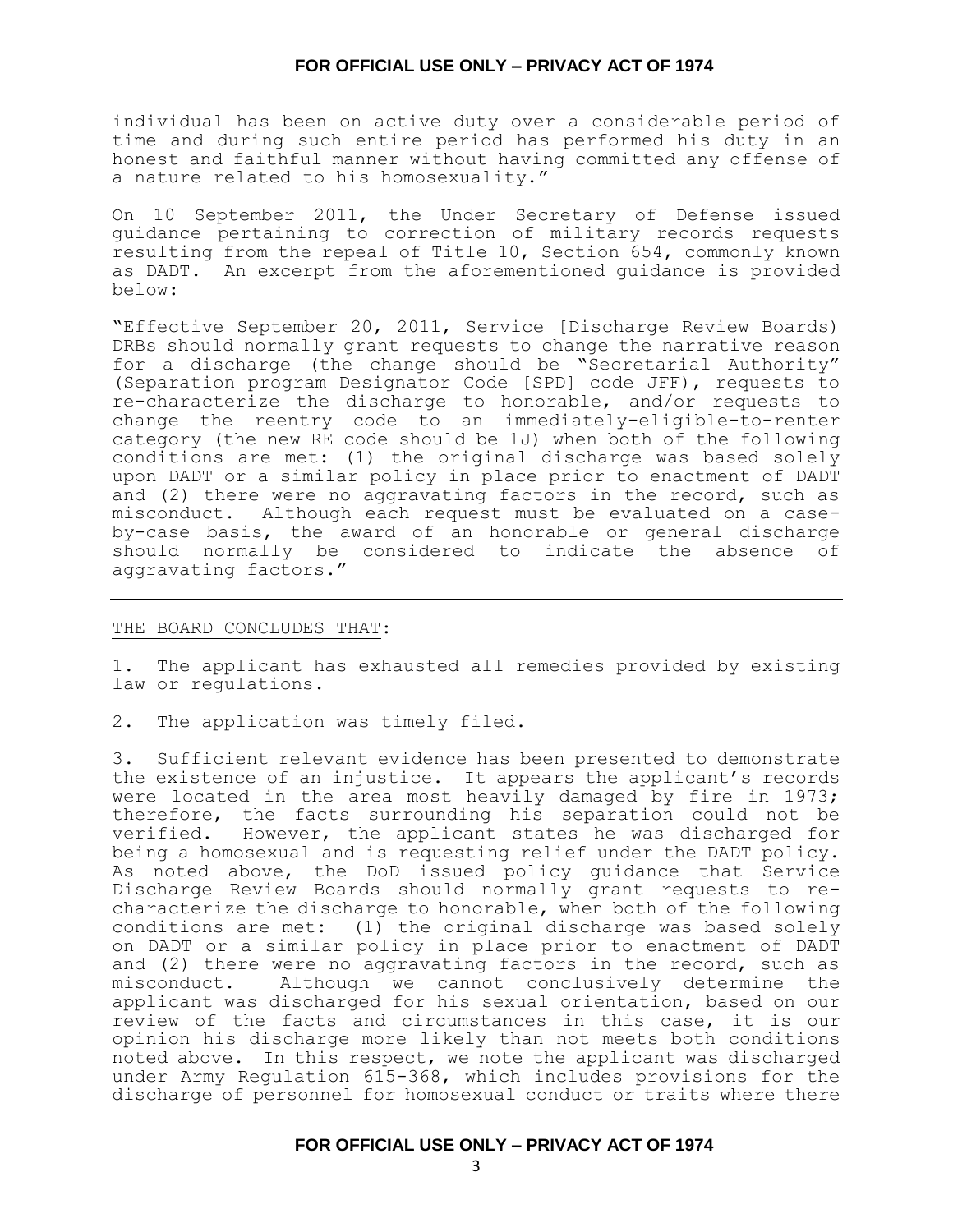were no aggravating factors (other misconduct) during a member's service. While this regulation does include other bases for discharge not related to homosexuality, we believe it is more likely than not the applicant was discharged for his sexual orientation and there were no aggravating factors in the record that could, in and of themselves, form the basis of an adverse discharge. Therefore, in the interest of justice, we believe it is appropriate to recommend his records be corrected as set forth below.

#### THE BOARD RECOMMENDS THAT:

The pertinent military records of the Department of the Air Force relating to APPLICANT, be corrected to show that on 17 March 1948, he was furnished an "Honorable" discharge with a narrative reason for separation of "Secretarial Authority," and a reentry code of "1" and was furnished an Honorable Discharge certificate.

The following members of the Board considered AFBCMR Docket Number BC-2016-01301 in Executive Session on 6 December 2016, under the provisions of AFI 36-2603:

Mr. Michael A. Cleveland, Panel Chair Ms. Amy L. Gravely, Member Ms. Jean R. Love, Member

All members voted to correct the records as recommended. The following documentary evidence was considered:

Exhibit A. DD Form 149, dated 24 March 2016, w/atchs. Exhibit B. Applicant's Available Master Personnel Records.

12/14/2016

 $X$  Michael A.Cleveland

MICHAEL A. CLEVELAND Panel Chair Signed by: CLEVELAND.MICHAEL.A.1043618527